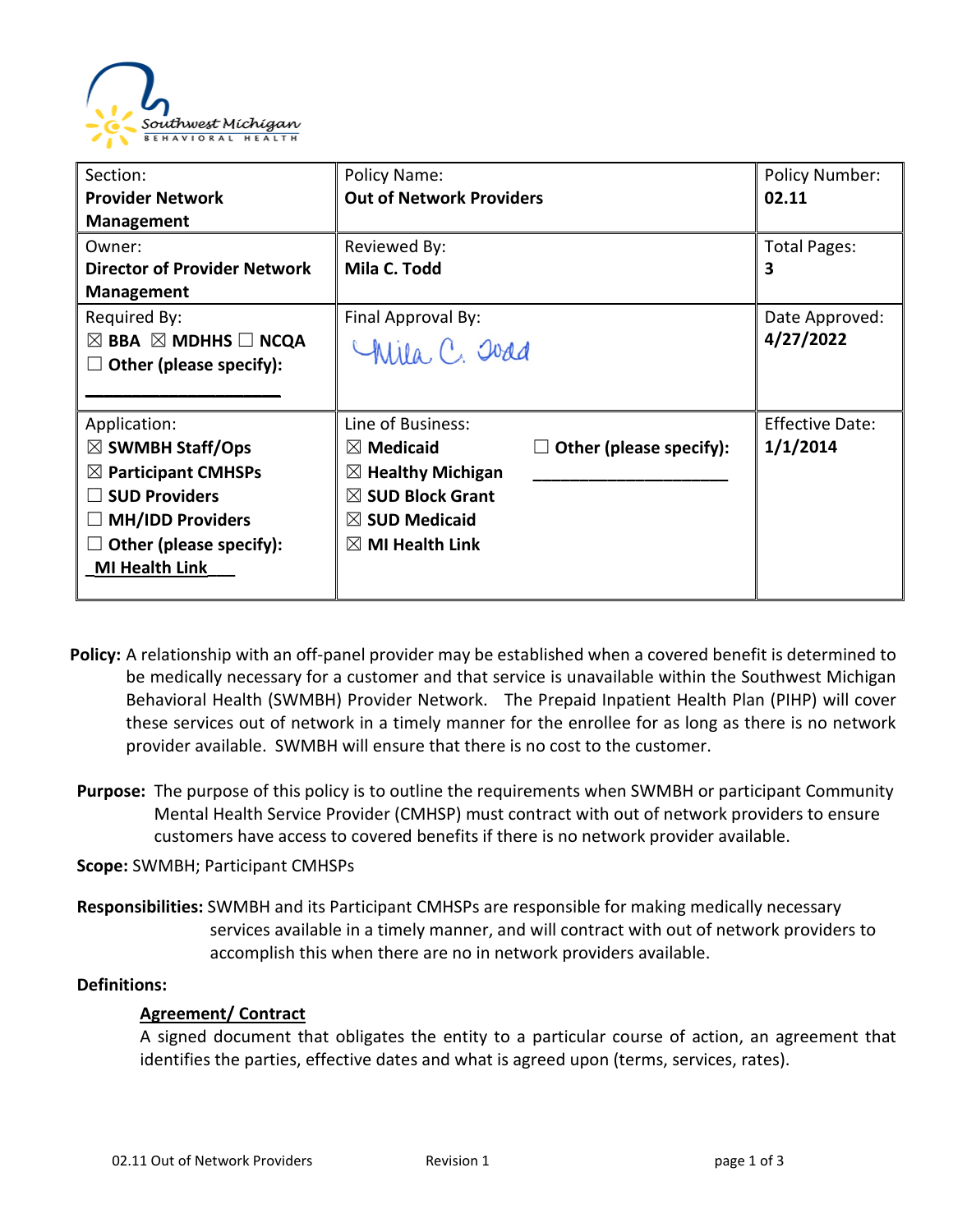

#### **Standards and Guidelines:**

A. SWMBH and each of its Participant CMHSPs shall establish procedures and provide for out of network service provision as required by the 42 CFR 438.206(b) (4), and Michigan Department of Health and Human Services (MDHHS) contract Schedule A, Section 1(E)(4).

#### **References:**

42 CFR 438.206(b) (4) MDHHS / PIHP Contract Schedule A, Section 1(E)(4)

**Attachments:** None